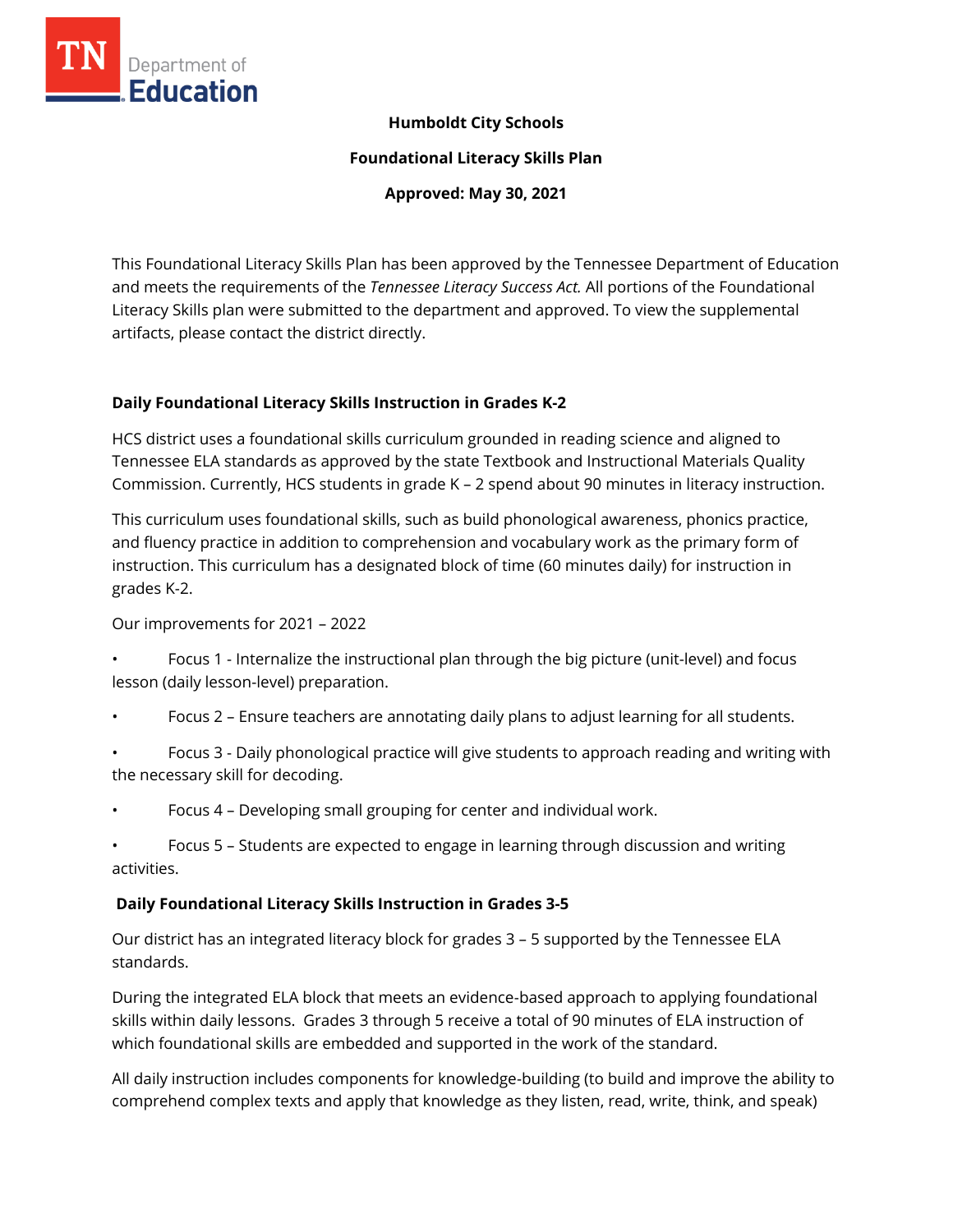Department of **Education** 

for about 60 minutes per day and foundational skills instruction that includes but not limited to fluency, grammar, syllable structure, spelling, vocabulary, and writing for at least 30 minutes per day.

### **Approved Instructional Materials for Grades K-2**

Houghton Mifflin Harcourt - K-2, 4-5 Into Reading, Tennessee

## **Approved Instructional Materials for Grades 3-5**

Open Up - K-5 Expeditionary Learning

# **Universal Reading Screener for Grades K-5. This screener complies with RTI<sup>2</sup>and Say Dyslexia requirements.**

AIMSWeb is used as a screener of basic grade-level skills in reading and math. Scoring allows teachers and instructional coaches to grouping students who are performing below grade level to the appropriate RTI² group.

HCS uses the Pearson Dyslexia Screening Test Secondary and Junior version.

Intervention for students who demonstrate characteristics of dyslexia receive additional instructional services to strengthen the deficit area. Families of students who demonstrate characteristics of dyslexia are notified through the Special Education Department.

Students with dyslexia characteristics use 95 Percent as it is specific-skill, phonics-based instruction.

#### **Intervention Structure and Supports**

The RTI Framework will be used to guide the District RTI2 Manual. Students were given the designated universal screener, AIMSWeb to determine which students have a reading and math deficiency. Students who scored between the 0 – 25th percentile will be identified as in need of Tier II or Tier III instruction. Further testing will be done to determine specific deficits to appropriately assign student groupings and to narrow skills gaps. Students receive daily, small-group interventions for at least 45 minutes in the greatest area of deficit. Our district's recently adopted ELA curriculum contains an assessment and remediation guide in which grade-level groups can find the activities that directly address the needs of the students. If interventions are not proving to be effective, more comprehensive, strategic interventions including but not limited to IXL, S 95 Percent become an option. Data teams will meet every 4  $\frac{1}{2}$  weeks to determine if a change in the intervention or the person providing the intervention is necessary. Attendance and engagement will also be considered by the data teams prior to making any changes to the program or the delivery of the program. Additional survey level assessments, for dyslexia, are used to screen our students who received Tier II or Tier III support. Students who demonstrate these characteristics will receive additional intensive intervention as required by the Say Dyslexia Law.

HCS students who are identified as "at-risk" for a significant reading deficiency or students identified with a significant reading deficiency on the universal screener in grades kindergarten through three (K-3) will receive intervention daily, Monday through Friday, for 45 to 50 minutes in the deficit area of the specific reading skill.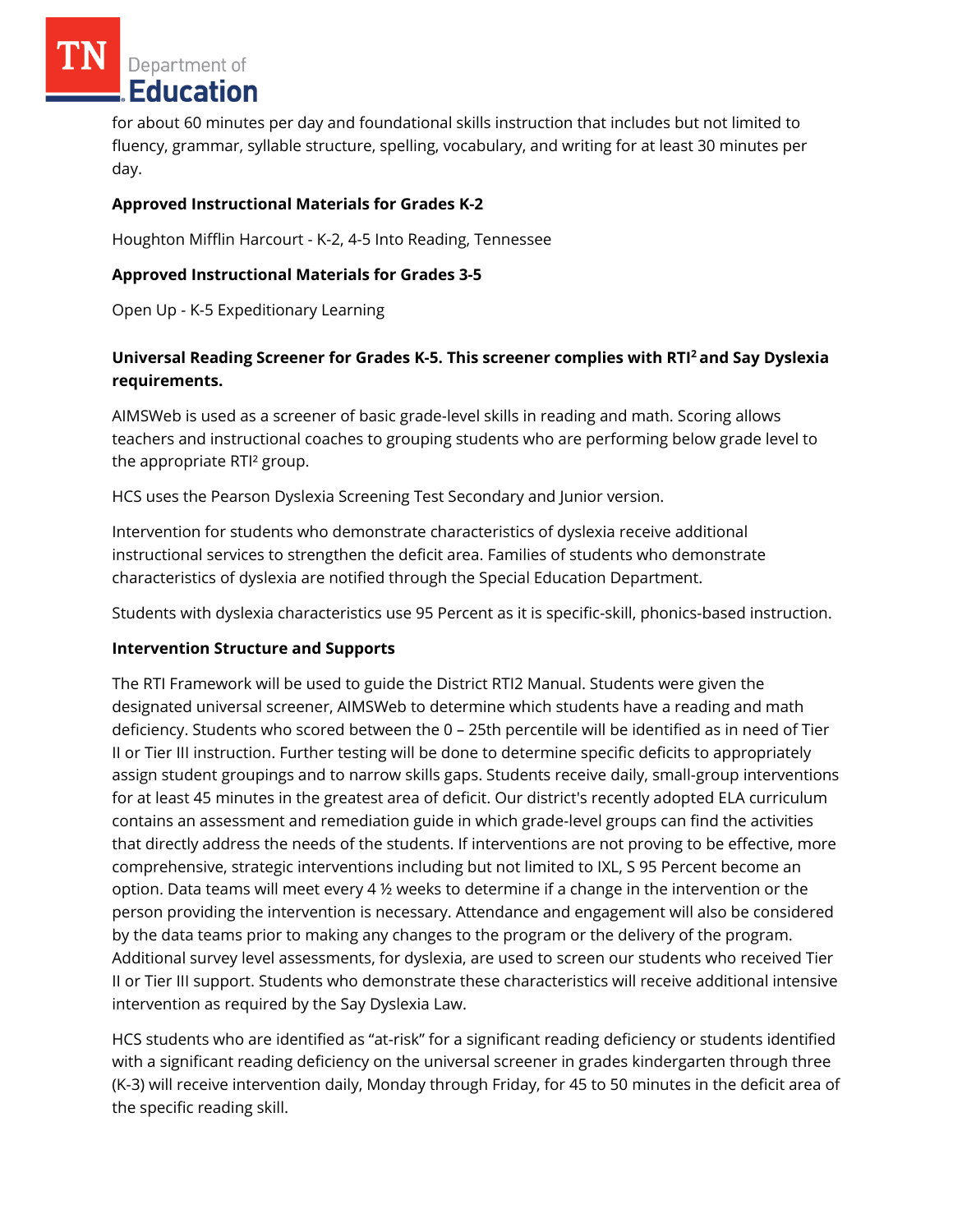Department of Education

Once students scores are analyzed by the Data Team, students will be grouped within their grade level by the area of greatest deficit.

Within each grade level, each teacher will be assigned to a specific area of deficit foundational literacy instruction to provide direct instructional support to a group of students not more than 8. Educational assistants will also be used under the guidance of a grade level teacher to provide support

Student groupings are fluid and will include students identified as having a significant reading deficiency. Student grouping will change as student performance improve from skill to skill. Reading interventions are directly aligned to students' areas of need and designed to improve a student's foundational literacy skills.

Intervention structures as outlined in Tennessee's Response to Instruction and Intervention (RTI²) framework manual are followed closely and monitored by building leaders and instructional coaches.

## **Parent Notification Plan/Home Literacy Reports**

HCS notifies parents in grades K-5 if their child has a score between the 0-25th percentile, which according to the RTI Framework represents a significant reading deficiency. Student scores are communicated in parent-friendly language that will clearly explain the gaps in skill, and the depth and extent of the student needs. Shared with parents are the interventions their child will receive and the amount of time each day their child will receive services. After the 4 ½ week data meetings, parents are notified of their child's progress or lack of progress. Parents of students in grades K-3 will be sent to parents three times annually. Parents of students in grades 4 through 5 receive communication annually. In the parent notification, data teams note any changes being made to personnel or program, any further testing required, or change in the specific intervention. The adopted ELA curriculum contains parent letters in the lower grades that outline foundational skills and knowledge domains to support parents with reinforcing skills, such as comprehension, and vocabulary study at home.

Parents are notified which include but is not limited to:

1. Information about the importance of a student being able to read proficiently at the end of the 3rd grade level;

2. Reading intervention activities that the parent may use with their student at home to improve reading proficiency such as internet games, Starfall, ABC Mouse, and IXL; which has been purchased by the district for student use.

3. Information about the specific reading interventions and academic supports for individual student pursuant to Tennessee's RTI² framework manual.

Note: